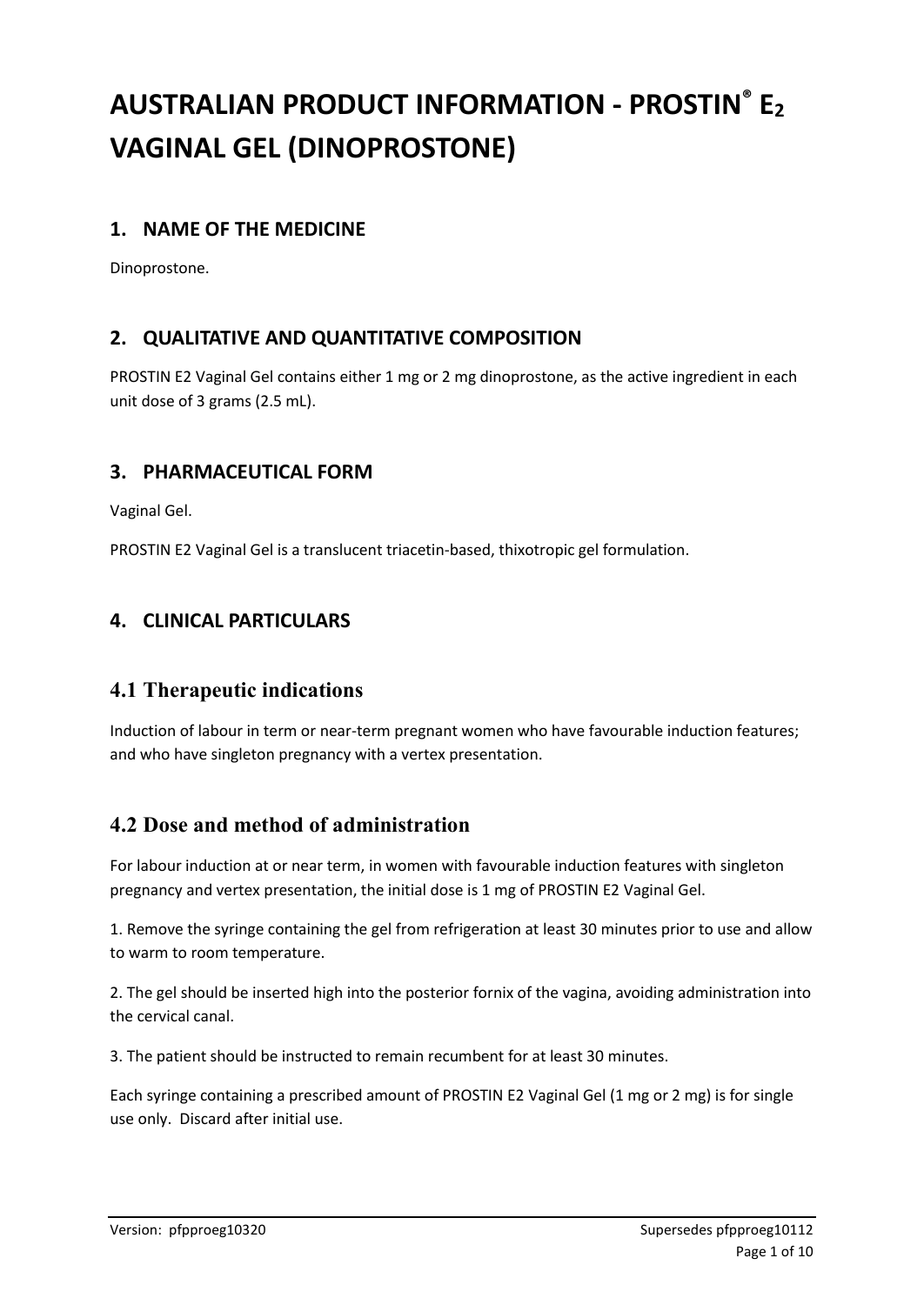A further dose of either 1 or 2 mg of PROSTIN E2 Vaginal Gel may be given after 6 hours on the basis of clinical assessment of response on the proviso that the maximum dose of PROSTIN E2 Vaginal Gel does not exceed 3 mg (or 60 μg/kg for a 50 kg woman) over a 6 hour period.

Use of PROSTIN E2 Vaginal Gel in situations other than that indicated is inappropriate and is not recommended.

#### **Method of assembly**

STEP ONE:

Remove protective end cap (to serve as plunger rod).

STEP TWO:

Insert protective end cap into the syringe.

STEP THREE:

Administer syringe content.



# **4.3 Contraindications**

PROSTIN E2 Vaginal Gel should not be used in patients known to be hypersensitive to dinoprostone or any other constituent of the gel (triacetin or colloidal anhydrous silica).

PROSTIN E2 Vaginal Gel should not be used in patients with any of the following:

Grand multiparity (five or more previous deliveries).

Cases in which the presenting part is above the pelvic inlet.

History of previous uterine surgery.

Cephalopelvic disproportion.

Abnormal cardiotocography or suspected fetal compromise.

Malpresentation.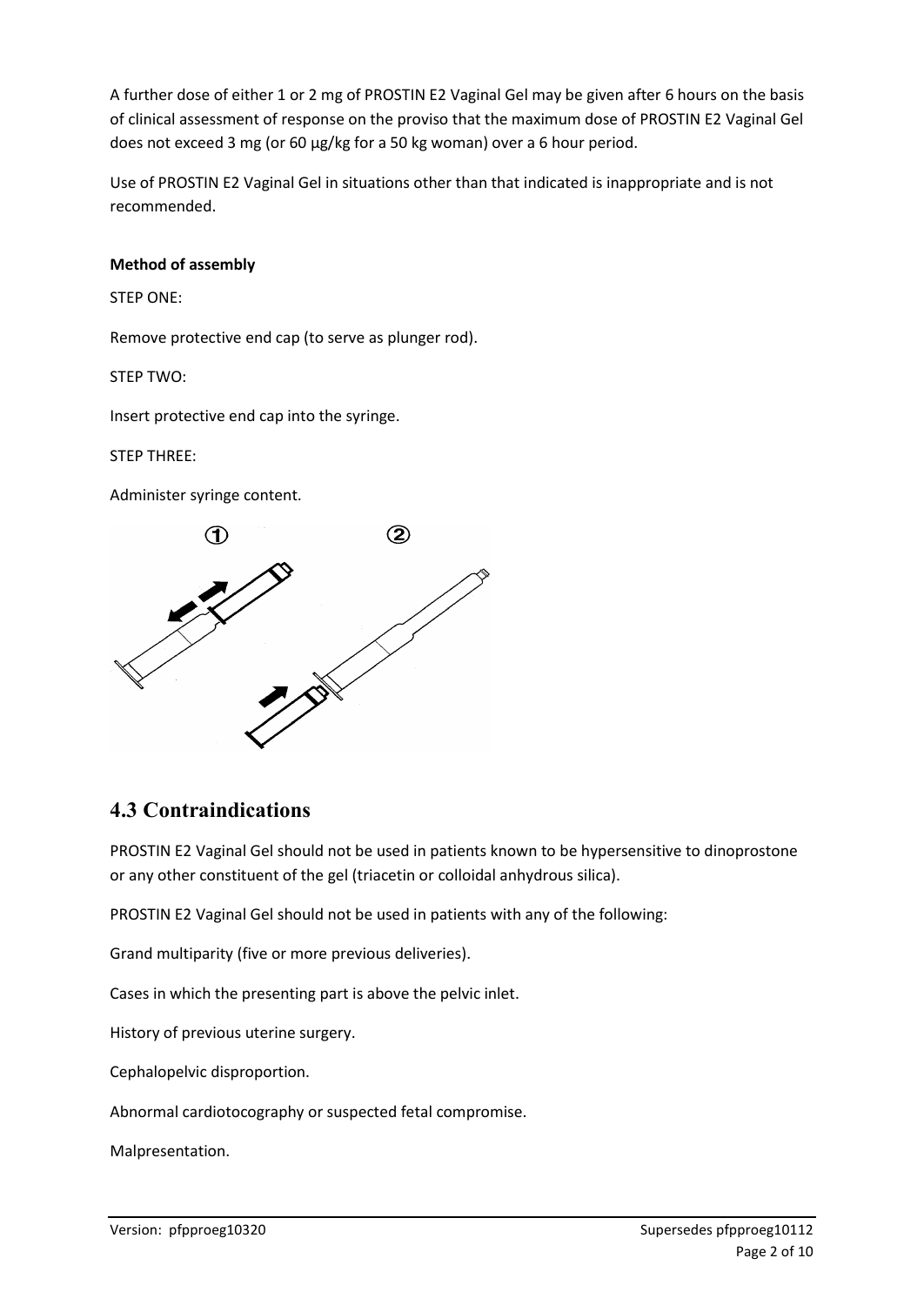Unexplained vaginal discharge and/or abnormal uterine bleeding during the current pregnancy.

Cases where vaginal delivery is not indicated such as vasa praevia or active herpes genitalis.

Multiple gestation.

Fetal heart rate pattern suggests incipient fetal compromise.

Obstetric conditions where either maternal or fetal benefit/risk ratio favours surgical intervention.

# **4.4 Special warnings and precautions for use**

**PROSTIN E2 Vaginal Gel should not be used simultaneously with other oxytocics, however they may be used in sequence (see Section 4.4 Special warnings and precautions for use, Use with other Oxytocic Agents).**

PROSTIN E2 Vaginal Gel is an intravaginal product. It is not to be used intra-cervically. The intracervical placement of dinoprostone gel may result in inadvertent disruption and subsequent embolization of antigenic tissue. This may cause, in rare circumstances, the development of Anaphylactoid Syndrome of Pregnancy (Amniotic Fluid Embolism).

PROSTIN E2 Vaginal Gel for labour induction should be used with caution in patients with compromised **cardiovascular, hepatic or renal function** and in patients with **asthma, epilepsy, glaucoma or raised intraocular pressure, or ruptured chorioamniotic membranes**.

Women aged 35 years or older, those with complications during pregnancy and those with a gestational age over 40 weeks have been shown to have an increased risk of post-partum disseminated intravascular coagulation. In addition, these factors may further increase the risk associated with labour induction (see Section 4.8 Adverse effects (undesirable effects)). Therefore, in these women, use of PROSTIN E2 Vaginal Gel should be undertaken with caution. Measures should be applied to detect as soon as possible an evolving fibrinolysis in the immediate post-partum phase.

Caution is advised when PROSTIN E2 Vaginal Gel is applied in the presence of ruptured chorioamniotic membranes, as there is a theoretical risk of increased absorption (due to an increased pH) and because of this, there is a risk of increased uterine hypertonicity.

PROSTIN E2 Vaginal Gel should only be used under the supervision of qualified medical personnel in obstetric units with facilities for fetal and maternal monitoring and operative delivery.

It is recommended that during induction of labour with PROSTIN E2 Vaginal Gel that continuous monitoring of uterine activity and fetal heart rate be employed.

As with other oxytocic agents, the possibility of uterine rupture should be considered in the presence of excessive uterine activity or unusual uterine pain.

PROSTIN E2 Vaginal Gel should be used with caution in patients with cervical (Bishop) scores of 8 or more.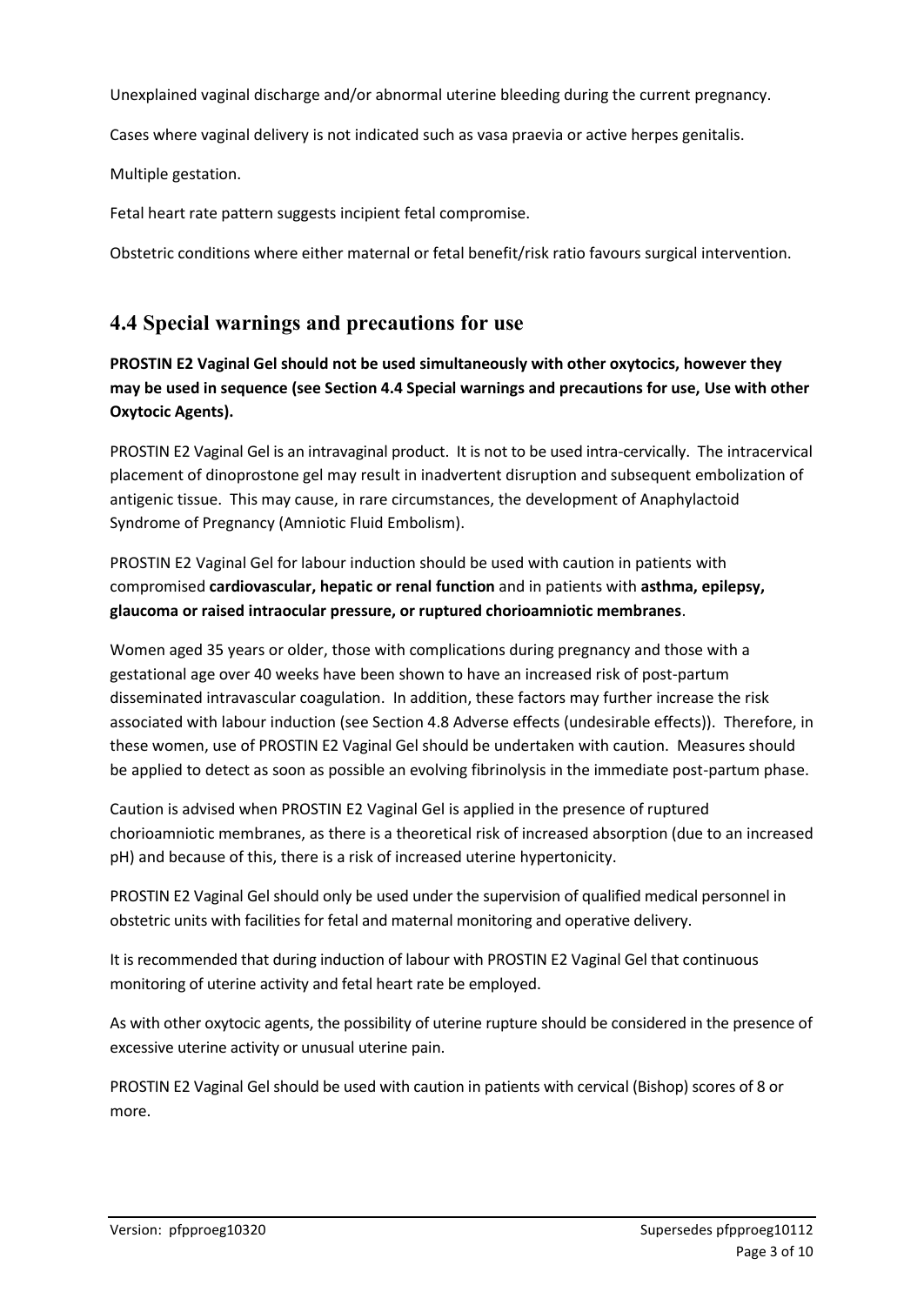#### **Use with other Oxytocic Agents**

The response to oxytocin may be accentuated in the presence of exogenous prostaglandin therapy. PROSTIN E2 Vaginal Gel should not be used simultaneously with other oxytocics, and when used sequentially, uterine activity should be carefully monitored.

#### **Use in the elderly**

No data available.

#### **Paediatric use**

No data available.

#### **Effects on laboratory tests**

No data available.

### **4.5 Interactions with other medicines and other forms of interactions**

The response to oxytocin may be accentuated in the presence of exogenous prostaglandin therapy. Concurrent use with other oxytocic agents is not recommended.

### **4.6 Fertility, pregnancy and lactation**

#### **Effects on fertility**

No data available.

#### **Use in pregnancy (Category C)**

Because PROSTIN E2 Vaginal Gel is an oxytocic agent, its appropriate use during pregnancy is for the induction of labour in the term or near term patient.

Prostaglandin E2 produced an increase in skeletal anomalies in rats and rabbits and has been shown to be embryotoxic in rats and rabbits.

Any dose that produces sustained increased uterine tone could put the embryo or fetus at risk.

#### **Use in lactation**

Prostaglandins are excreted in breast milk at very low concentrations.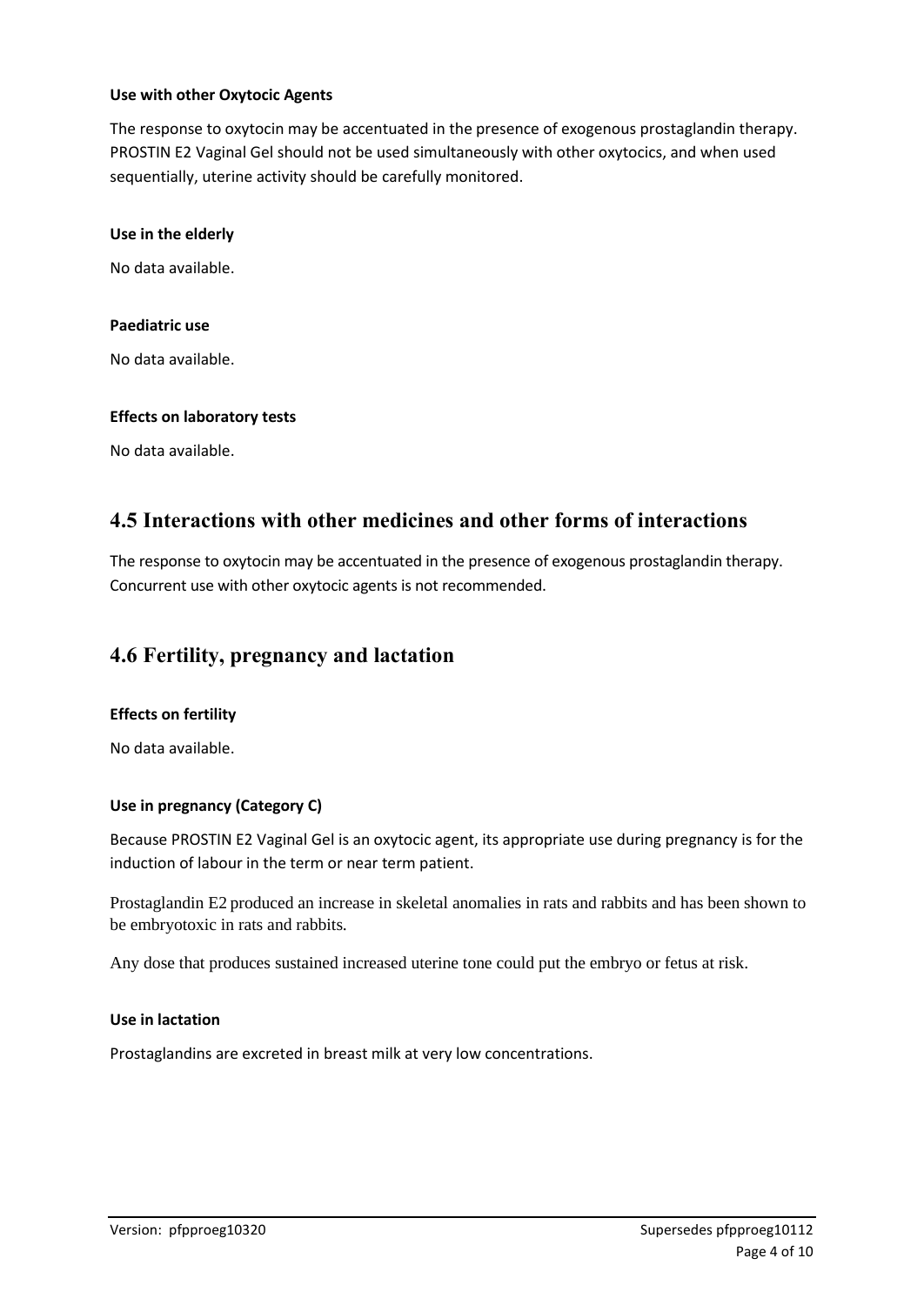# **4.7 Effects on ability to drive and use machines**

The effects of this medicine on a person's ability to drive and use machines were not assessed as part of its registration.

# **4.8 Adverse effects (undesirable effects)**

The following medical events have been seen in patients treated with PROSTIN E2 Vaginal Gel for labour induction:

Altered fetal heart rate patterns diagnosed as fetal distress (10.3%). Still births have been reported.

Uterine hypercontractility and hypertonus:

The principal expressions of an exaggerated response to PROSTIN E2 Vaginal Gel are either myometrial hypercontractility or hypertonus. Management of an exaggerated myometrial response should include digital removal of the gel and swabbing of the vagina. The dilation and effacement of the cervix and the fetal heart rate should be noted.

The patient should be placed in a lateral semirecumbent position and oxygen administered if necessary.

Consideration should be given to the use of a uterine relaxant such as a beta sympathomimetic if necessary.

Disseminated intravascular coagulation

In post-marketing surveillance, an increased risk of post-partum disseminated intravascular coagulation has been described in patients whose labour was induced by pharmacological means, including dinoprostone (see Section 4.4 Special warnings and precautions for use). The frequency of this adverse event, however, appears to be rare  $(1$  per 1,000 labours).

Other medical events which may be observed are:

Post partum haemorrhage Uterine rupture Post operative infection Vaginal irritation Warm feeling in vagina Amniotic fluid embolism Nausea, vomiting, diarrhoea and fever Back pain Hypersensitivity reactions (e.g., anaphylactic reaction, anaphylactic shock and anaphylactoid reaction)

Medical events related to systemic prostaglandin use that have been reported with oral or intravenous administration, may be observed although the absorption of the PROSTIN E2 Vaginal Gel systemically appears to be minimal:

These include: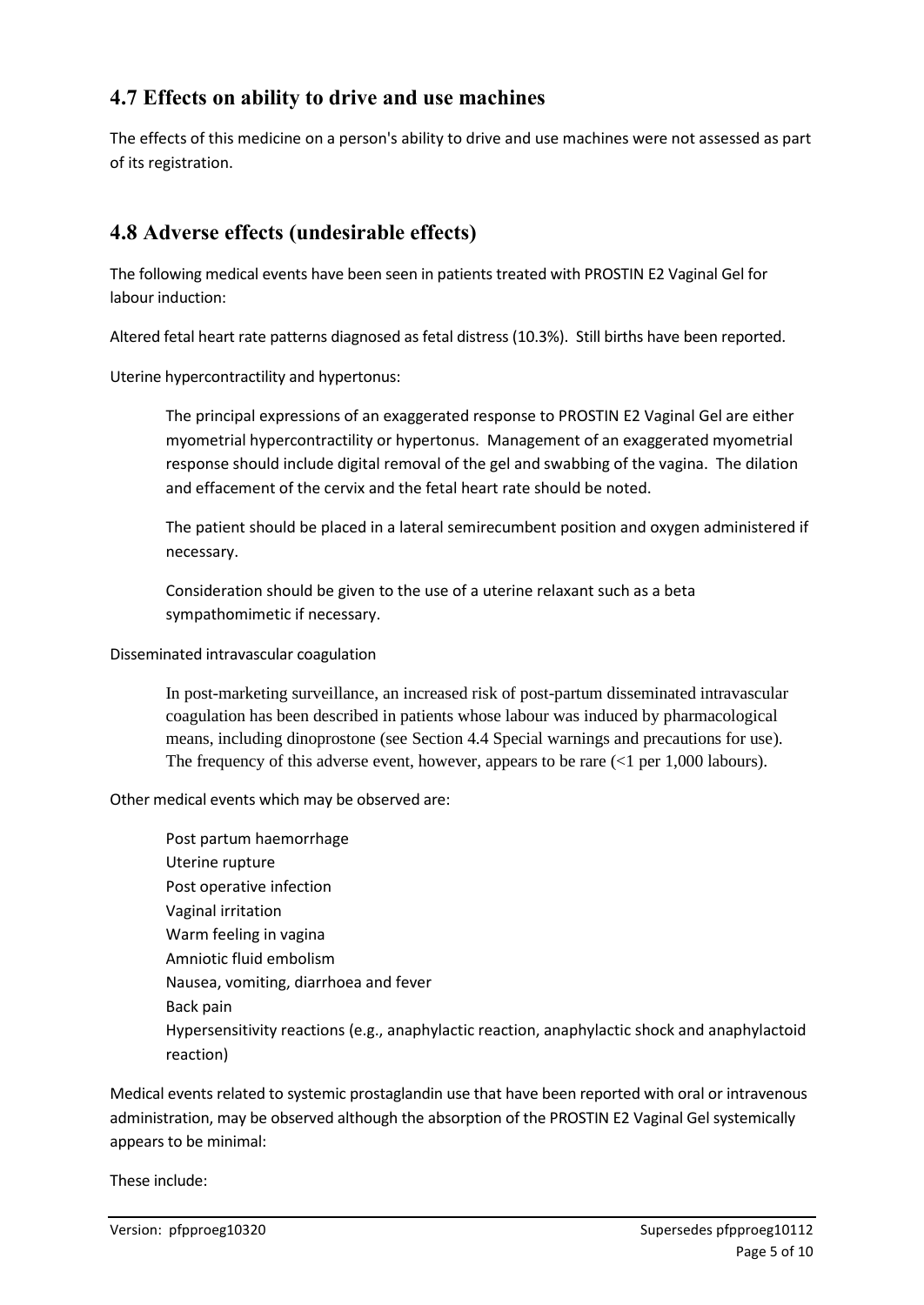Pyrexia Hypertension Cardiac arrest Bronchoconstriction Asthma Headache/epigastric and chest pain Allergic reactions Vasovagal symptoms (shivering, headache, dizziness) Blurring of vision Facial flush Abruptio placenta Rapid cervical dilation

#### **Reporting suspected adverse effects**

Reporting suspected adverse reactions after registration of the medicinal product is important. It allows continued monitoring of the benefit-risk balance of the medicinal product. Healthcare professionals are asked to report any suspected adverse reactions at [www.tga.gov.au/reporting](http://www.tga.gov.au/reporting-problems)[problems.](http://www.tga.gov.au/reporting-problems)

### **4.9 Overdose**

Overdosage may be expressed by uterine hypercontractility and uterine hypertonus. Because of the transient nature of PGE2-induced myometrial hyperstimulation, nonspecific, conservative management was found to be effective in the vast majority of the cases; i.e., maternal position change and administration of oxygen to the mother. Where there is evidence of fetal distress or uterine hypertonus, then prompt delivery is indicated. B-adrenergic drugs may be used as a treatment of hyperstimulation following administration of PROSTIN E2 Vaginal gel for cervical ripening.

For information on the management of overdose, contact the Poisons Information Centre on 13 11 26 (Australia).

### **5. PHARMACOLOGICAL PROPERTIES**

### **5.1 Pharmacodynamic properties**

#### **Mechanism of action**

The major clinical application of PROSTIN E2 Vaginal Gel relates to the ability of dinoprostone to produce cervical ripening and to stimulate myometrial contractions. These properties led to the development of this formulation for use in inducing labour in term or near term pregnant women.

Dinoprostone appears to exert its major action on the cervix and reproduces the action of the naturally occurring prostaglandins in promoting the process of softening and effacement known as "ripening". This process appears to be due to a combination of reduced collagen concentration and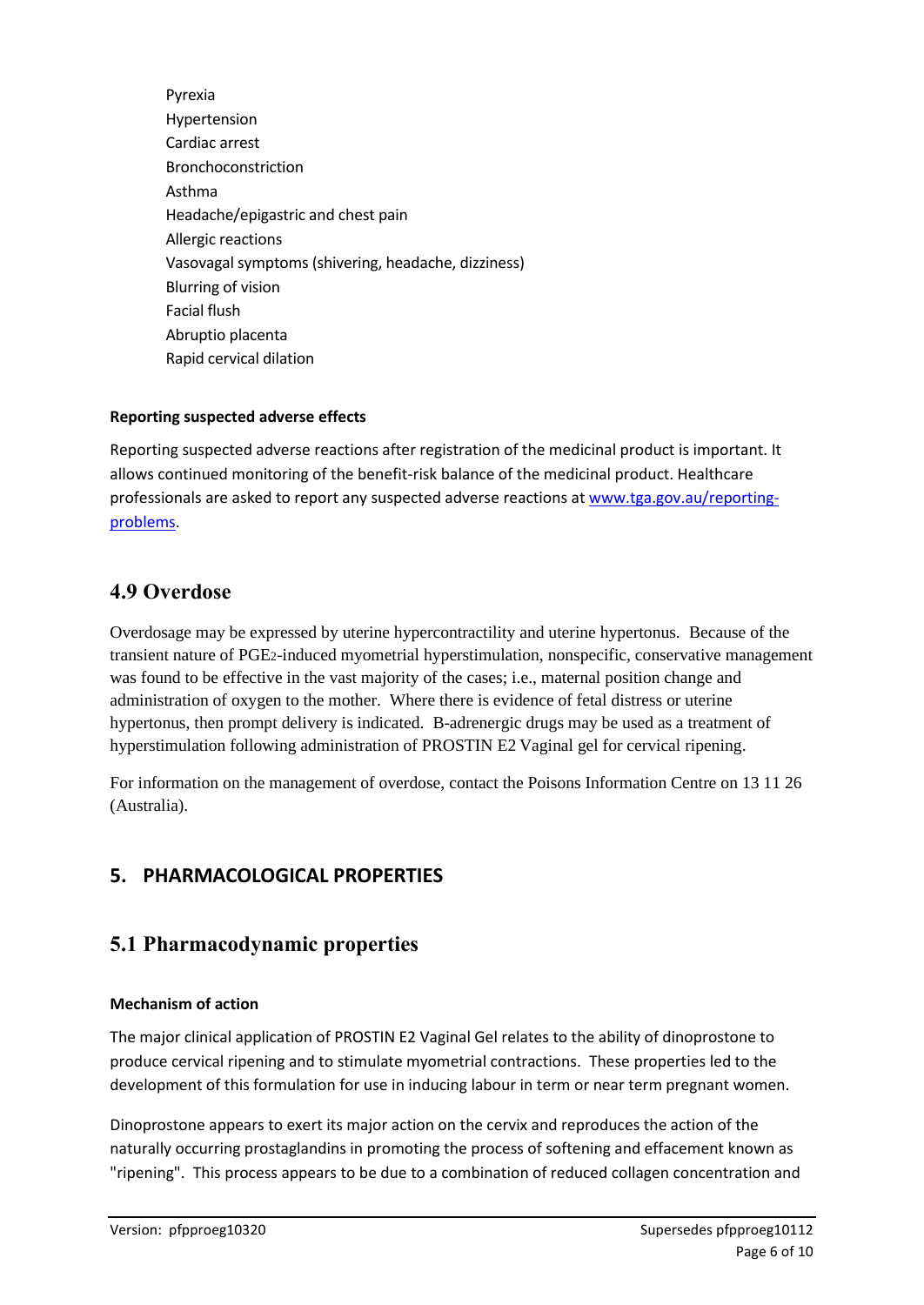dissociation of collagen fibrils together with alterations in glycosaminoglycan composition and hydration.

These changes facilitate cervical dilatation in the face of subsequent prostaglandin mediated uterine contractions.

In both laboratory animals and man, large doses of dinoprostone can lower blood pressure, probably as a consequence of its effect on smooth muscle of the vascular system. Transient elevations in body temperature have been observed with doses used for pregnancy termination.

#### **Clinical trials**

No data available.

# **5.2 Pharmacokinetic properties**

Dinoprostone is established as a successful agent for cervical ripening and induction of labour. Dinoprostone initiates labour by a process which may be more akin to spontaneous labour than that produced by forewater amniotomy followed by oxytocin infusion. Local application of dinoprostone (endocervical and vaginal) has proved to be clinically superior to intravenous administration, avoiding gastrointestinal side effects.

#### **Distribution**

Using equilibrium dialysis, studies indicate that dinoprostone is approximately 73% bound to human plasma albumin.

#### **Metabolism**

Dinoprostone is rapidly metabolised in the lungs, kidneys and liver. Approximately 90% of dinoprostone is metabolised in the first pass. In man three metabolites of dinoprostone have been identified in plasma:

- A.  $13,14$ -dihydro-15-keto GE<sub>2</sub> (the primary metabolite)
- B. 11 alpha-hydroxy-9,15-diketoprost-5-enoic acid
- C. 11 alpha-hydroxy-9,15-dioxyprost-5-13-dienoic acid

#### **Excretion**

Dinoprostoneis eliminated from the circulation very rapidly. Studies indicate that the half life of dinoprostone is less than one minute.

The plasma concentration of dinoprostone and its metabolites is low after intravaginally administered PROSTIN E2 Vaginal Gel. The plasma half-life for dinoprostone is less than 1 minute and for its primary metabolite less than 10 minutes. Animal studies have shown that this metabolite (15-keto-13, 14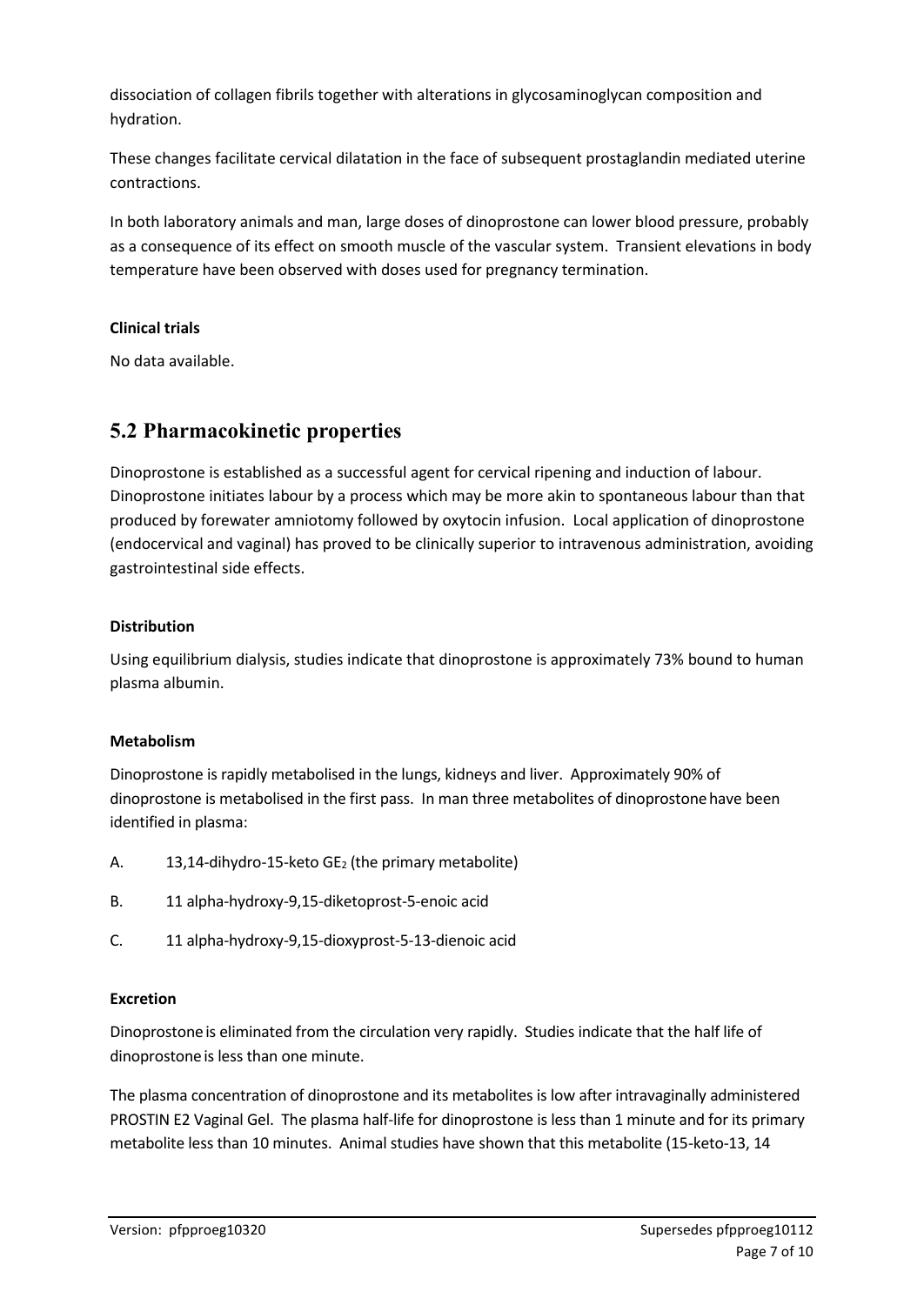dihydro-PGE2) is about half as active as the mother substance. Dinoprostone is metabolised in the lung and is excreted via the urine.

# **5.3 Preclinical safety data**

#### **Genotoxicity**

No data available.

#### **Carcinogenicity**

No data available.

### **6. PHARMACEUTICAL PARTICULARS**

### **6.1 List of excipients**

Colloidal anhydrous silica

Triacetin

# **6.2 Incompatibilities**

Incompatibilities were either not assessed or not identified as part of the registration of this medicine.

# **6.3 Shelf life**

In Australia, information on the shelf life can be found on the public summary of the Australian Register of Therapeutic Goods (ARTG). The expiry date can be found on the packaging.

### **6.4 Special precautions for storage**

PROSTIN E2 Vaginal Gel may be stored at 2° to 8°C, under continuous refrigeration for up to 24 months. Before use, allow the gel to stand at room temperature for 30 minutes.

# **6.5 Nature and contents of container**

PROSTIN E2 Vaginal Gel is available in single packs of 1 or 2 mg. The contents of one syringe are to be used for a single patient.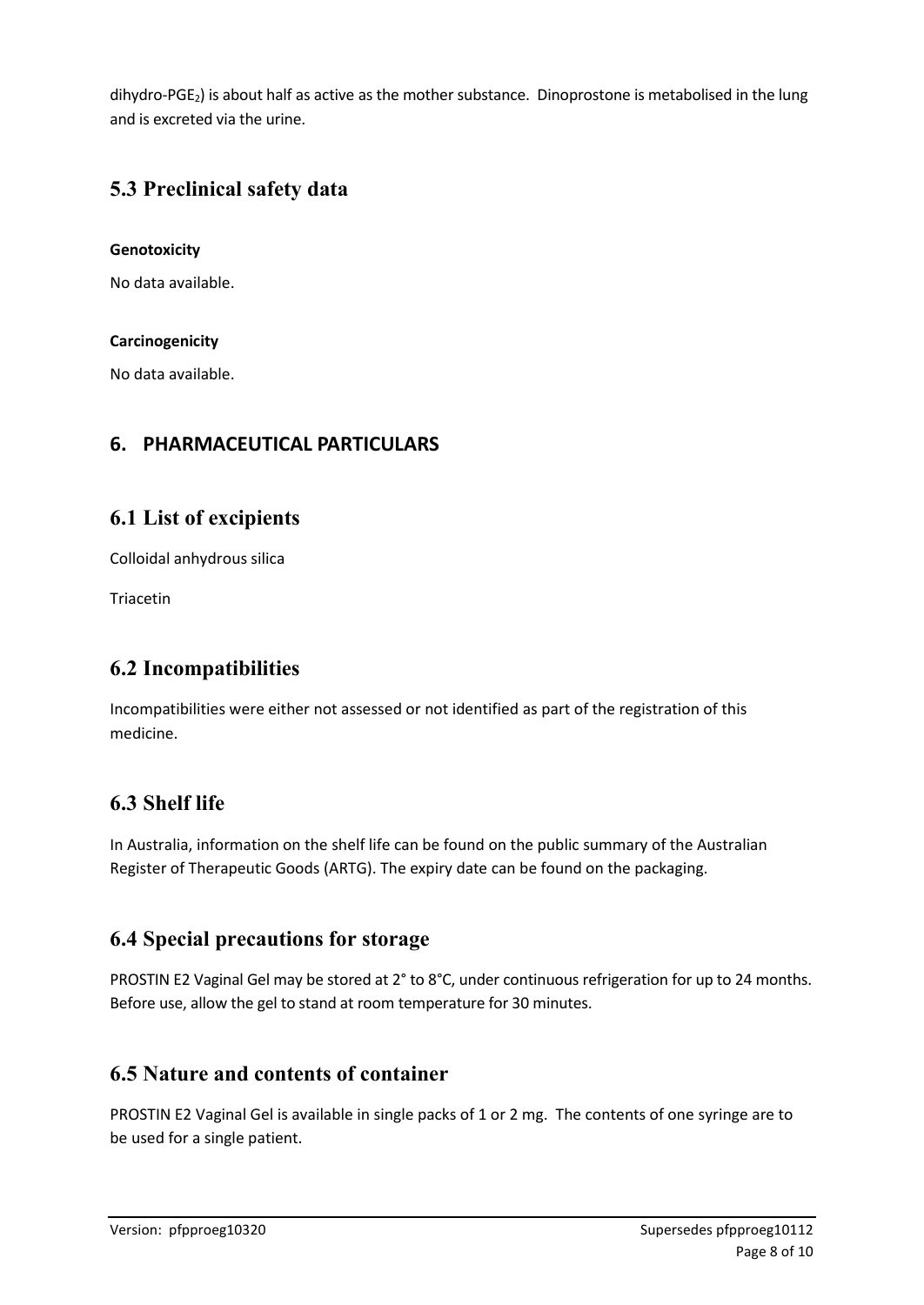# **6.6 Special precautions for disposal**

Discard after use.

In Australia, any unused medicine or waste material should be disposed of in accordance with local requirements.

# **6.7 Physicochemical properties**

Dinoprostone is a white crystalline powder. It has a melting point range of 64° to 71°C. Dinoprostone is readily soluble in the triacetin component of the gel formulation. It is also soluble in ethanol and in 25% ethanol water. Solubility in water is limited to 130 mg/100 mL.

#### **Chemical structure**

Structural formula of dinoprostone:



Chemical name:

(5z,11-alpha,13E,15s)-11,15-dihydroxy-9-oxo-prosta-5, 13-dien-1-oic acid.

Molecular formula:  $C_{20}H_{32}O_5$ 

Molecular weight: 352.5.

#### **CAS number**

363-24-6

# **7. MEDICINE SCHEDULE (POISONS STANDARD)**

Prescription Only Medicine (S4).